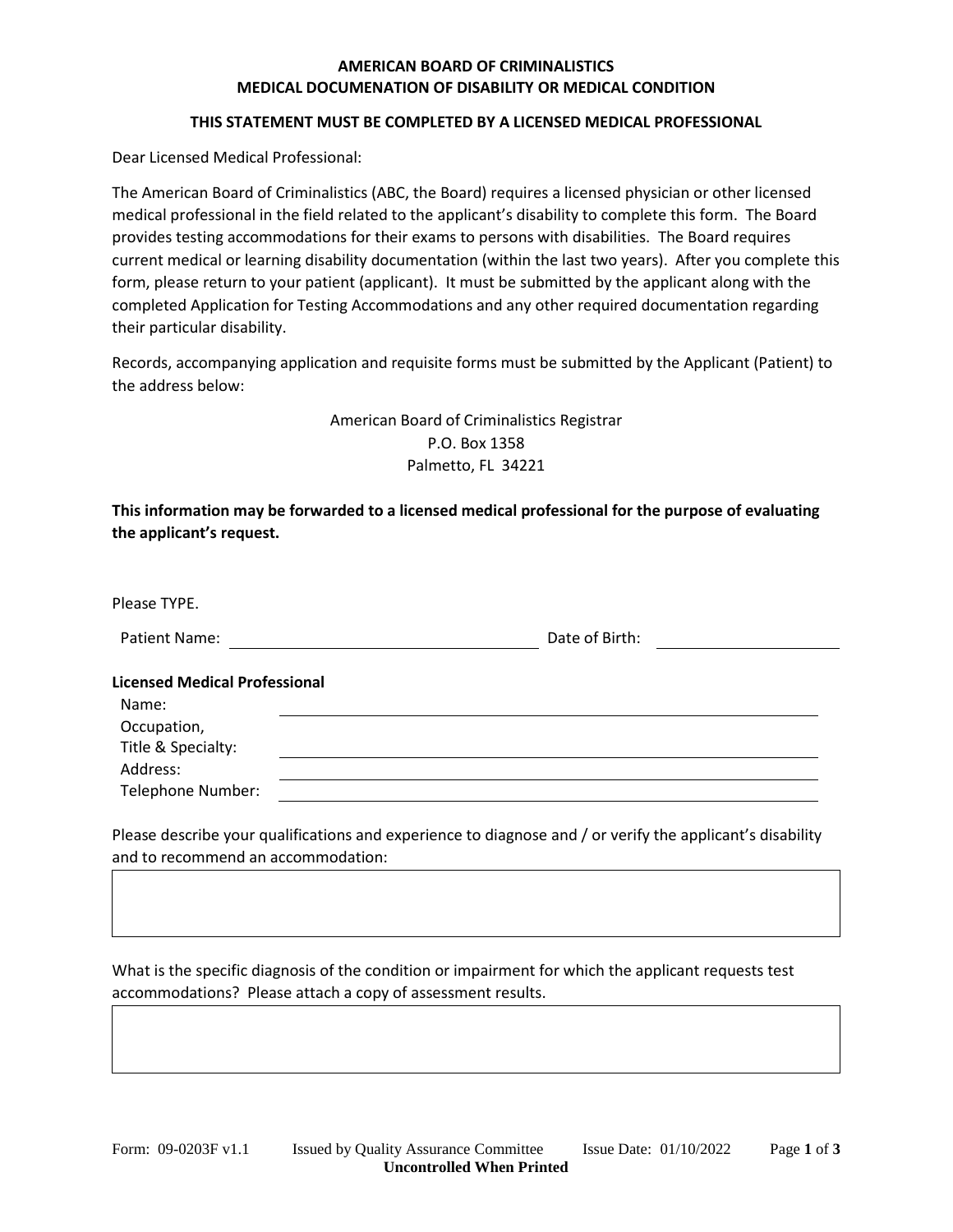## **AMERICAN BOARD OF CRIMINALISTICS MEDICAL DOCUMENATION OF DISABILITY OR MEDICAL CONDITION**

Briefly describe the nature of the impairment:

Briefly describe how the impairment affects the applicant in a test situation:

Current treatment consists of the following:

| If applicable, is patient compliant with prescribed medication?<br>Last date of treatment / date of consultation with patient: |  | Yes |  | No. |  |
|--------------------------------------------------------------------------------------------------------------------------------|--|-----|--|-----|--|
| Is this a permanent condition?                                                                                                 |  | Yes |  | Nο  |  |
| If no, when is the condition likely to abate?                                                                                  |  |     |  |     |  |
| Is the patient following the prescribed course of treatment?                                                                   |  | Yes |  | No  |  |
| If no, please explain:                                                                                                         |  |     |  |     |  |

**The ABC Examination is comprised of all multiple-choice questions. The duration of the examination will be between one and a half hours and three hours, depending on the examination the candidate is sitting for.** In what way does the prescribed course of treatment improve the patient's ability to read, write, concentrate or function in a test setting over extended periods of time?

Does the patient's condition / disability / impairment prevent the applicant from taking the examination under standard testing conditions?

☐ No ☐ Yes If yes, how?

Given the patient's condition / disability / impairment and your diagnosis, what testing accommodations do you recommend? (check all that apply)

- ☐ Assistive device provided by examinee; describe specifically: (i.e. magnifying glass, brace, heating pad, etc.)
- ☐ Reader for visually impaired candidates (May require separate room as well)
- $\Box$  Necessary medical breaks (May NOT be requested along with additional testing time).
- ☐ Additional testing time: ☐ Time and one half
	- ☐ Double time

MAXIMUM ALLOWABLE TIME LIMIT

 $\Box$  Other (must describe specifically):